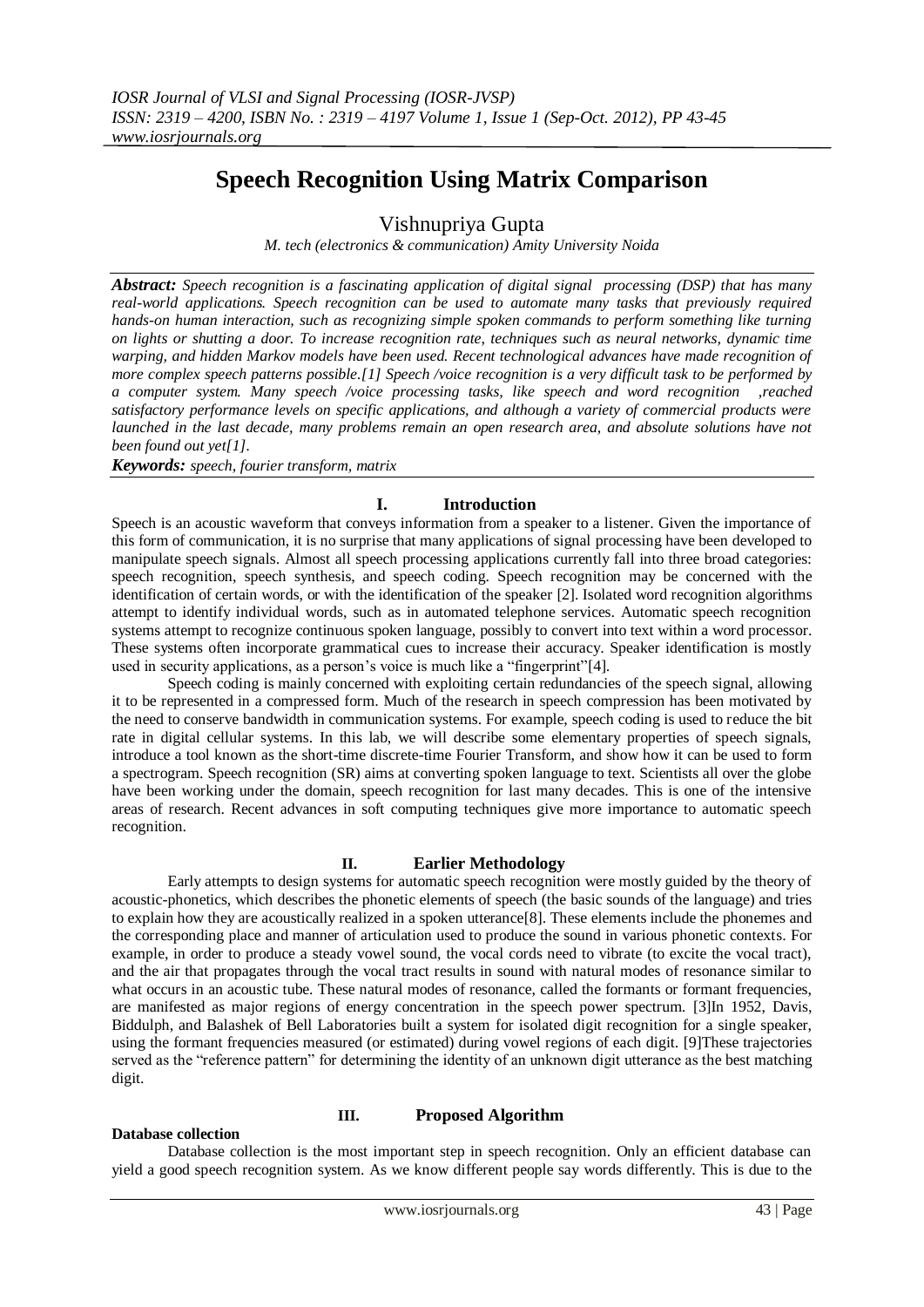difference in the pitch, slang, pronunciation. In this step the same word is recorded by different persons. All words are recorded at the same frequency 16KHz. Collection of too much samples need not benefit the speech recognition. Sometimes it can affect it adversely. So, right number of samples should be taken. The same step is repeated for other words also.

#### **Decomposition of speech signal**

The next step is speech signal decomposition. For this we can use different techniques like LPC, MFCC, STFT, wavelet transform. Over the past 10 years wavelet transform is mostly used in speech recognition. Speech recognition systems generally carry out some kind of classification/recognition based upon speech features which are usually obtained via time-frequency representations such as Short Time Fourier Transforms (STFTs) or Linear Predictive Coding (LPC) techniques. In some respects, these methods may not be suitable for representing speech; they assume signal stationarity within a given time frame and may therefore lack the ability to analyze localized events accurately. Furthermore, the LPC approach assumes a particular linear (all-pole) model of speech production which strictly speaking is not the case

#### **Feature vectors extraction**

Feature extraction is the key for ASR, so that it is arguably the most important component of designing an intelligent system based on speech/speaker recognition, since the best classifier will perform poorly if the features are not chosen well. A feature extractor should reduce the pattern vector (i.e., the original waveform) to a lower dimension, which contains most of the useful information from the original vector.

The following features are used in our system:

- The mean of the absolute value of the coefficients in each sub-band. These features provide information about the frequency distribution of the audio signal.
- The standard deviation of the coefficients in each sub-band. These features provide
- information about the amount of change of the frequency distribution.
- Energy of each sub-band of the signal. These features provide information about the energy of the each subband.
- Kurtosis of each sub-band of the signal. These features measure whether the data are peaked or flat relative to a normal distribution.
- Skewness of each sub-band of the signals. These features are the measure of symmetry or lack of symmetry.
- These features are then combined into a hybrid feature and are fed to a classifier. Features are combined using a matrix. All the features of one sample correspond to a column.

Taking the fourier transform of the sound signals and finding the matrix related to them and comparing them with the standard signal helps in speech recognition.

The matrix size of the sample and the reference signal needs to be made same ie.  $(m,n)$  of reference =  $(a,b)$  of the sample signal.

The sample taken needs more concentration on the sound rof anf language. Foreg in word water the sound'wa' is more important since 'w' itself is composed of several sounds ie "da ba lu'. Hence we need to emphasis more on the sound rather than language chosen it can be the sound signal of the hindi or other language also which has single sound for a character.



Fig1 signal from word and vowel